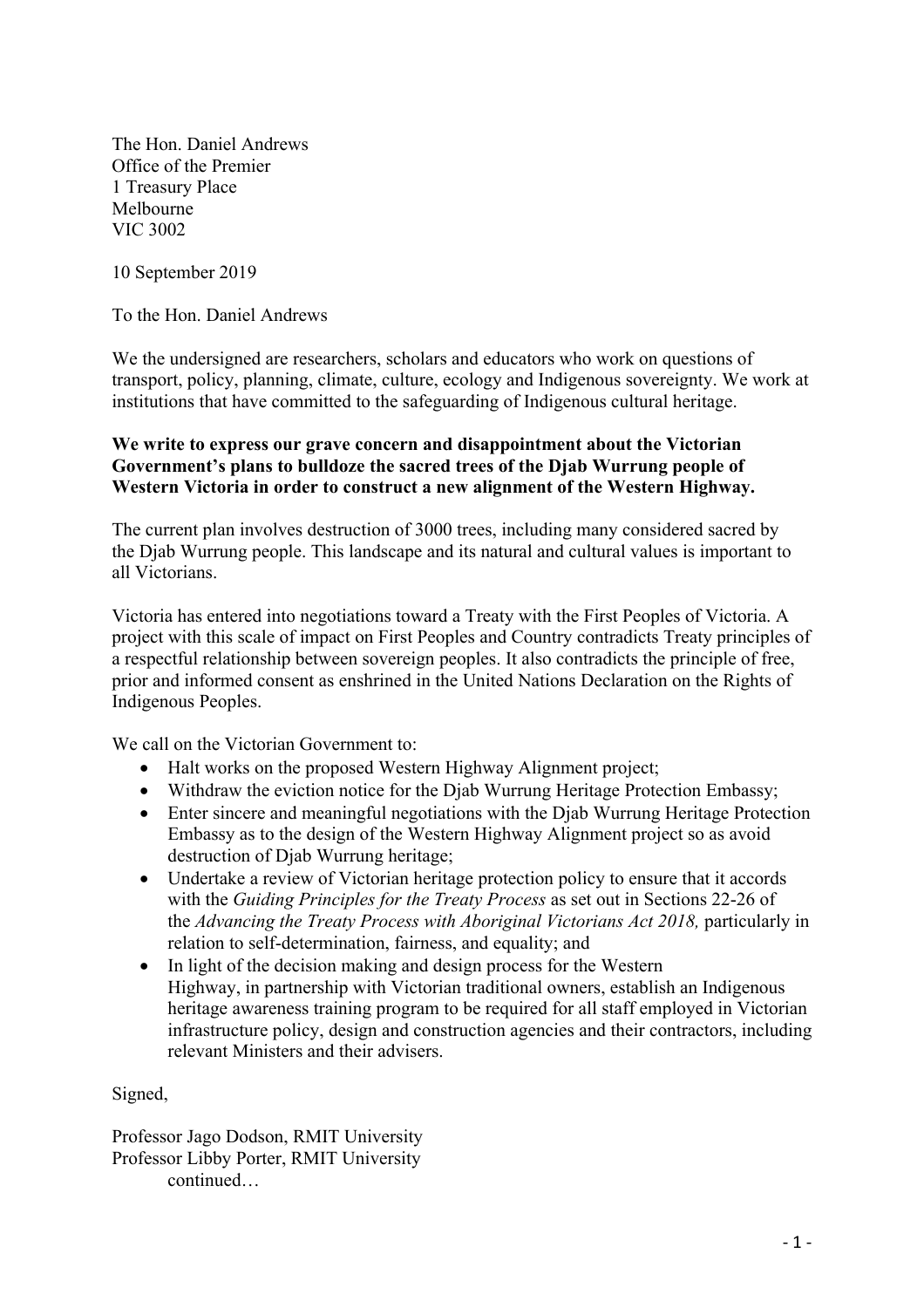Associate Professor Wendy Steele, RMIT University Dr Melissa Neave, RMIT University Dr Karyn Bosomworth, RMIT University Dr Bronwyn Lay, RMIT University Dr Laura Mumaw, RMIT University Dr Ian McShane, RMIT University Bonnie Rivendell, RMIT University Dr Natalie Osborne, Griffith University Dr Rachel Hughes, University of Melbourne Briony Wood-Ingram, RMIT University Dr Francis Markham, The Australian National University Professor Peter Phibbs, University of Sydney Professor Christopher Ziguras, RMIT University Dr Ellen van Holstein, University of Melbourne Dr Peter Chambers, RMIT University Professor Jon Barnett, University of Melbourne Dr Elissa Waters, University of Melbourne Tina Soundias, University of Melbourne Adam Moore, University of Melbourne Dr Thomas Bach, University of Melbourne Associate Professor Fred Cahir, Federation University Australia Thea Hewitt, University of Melbourne Professor Simon Batterbury, University of Melbourne/Lancaster University Associate Professor Brian Finlayson, University of Melbourne Professor Robin Goodman, RMIT University Dr Deborah Cleland, Australian National University Dr Samantha Capon, Griffith University Professor Sarah Bekessy, RMIT University Associate Lecturer Nadia David, RMIT University Dr Kate Shaw, University of Melbourne Hon Principal Research Fellow Joan Staples, RMIT University Dr Briony Towers, RMIT University Dr Crystal Legacy, University of Melbourne Marita McGuirk, University of Melbourne Dr James Rowe, RMIT University Professor Brendan Gleeson, University of Melbourne Professor Peter Gell, Federation University Australia Associate Professor Melinda Hinkson, Institute of Postcolonial Studies Associate Professor Kurt Iveson, University of Sydney Dr Elizabeth Taylor, Monash University Professor Rob Watts, RMIT University Professor Leonie Sandercock, University of British Columbia Tessa Toumbourou, University of Melbourne Dr Louise Crabtree, Western Sydney University Samantha Mannix, University of Melbourne Dr Ian Woodcock, Swinburne University of Technology Stacey Campton, RMIT University Associate Professor Wendy Stone, Swinburne University of Technology Shan Windscript, University of Melbourne continued…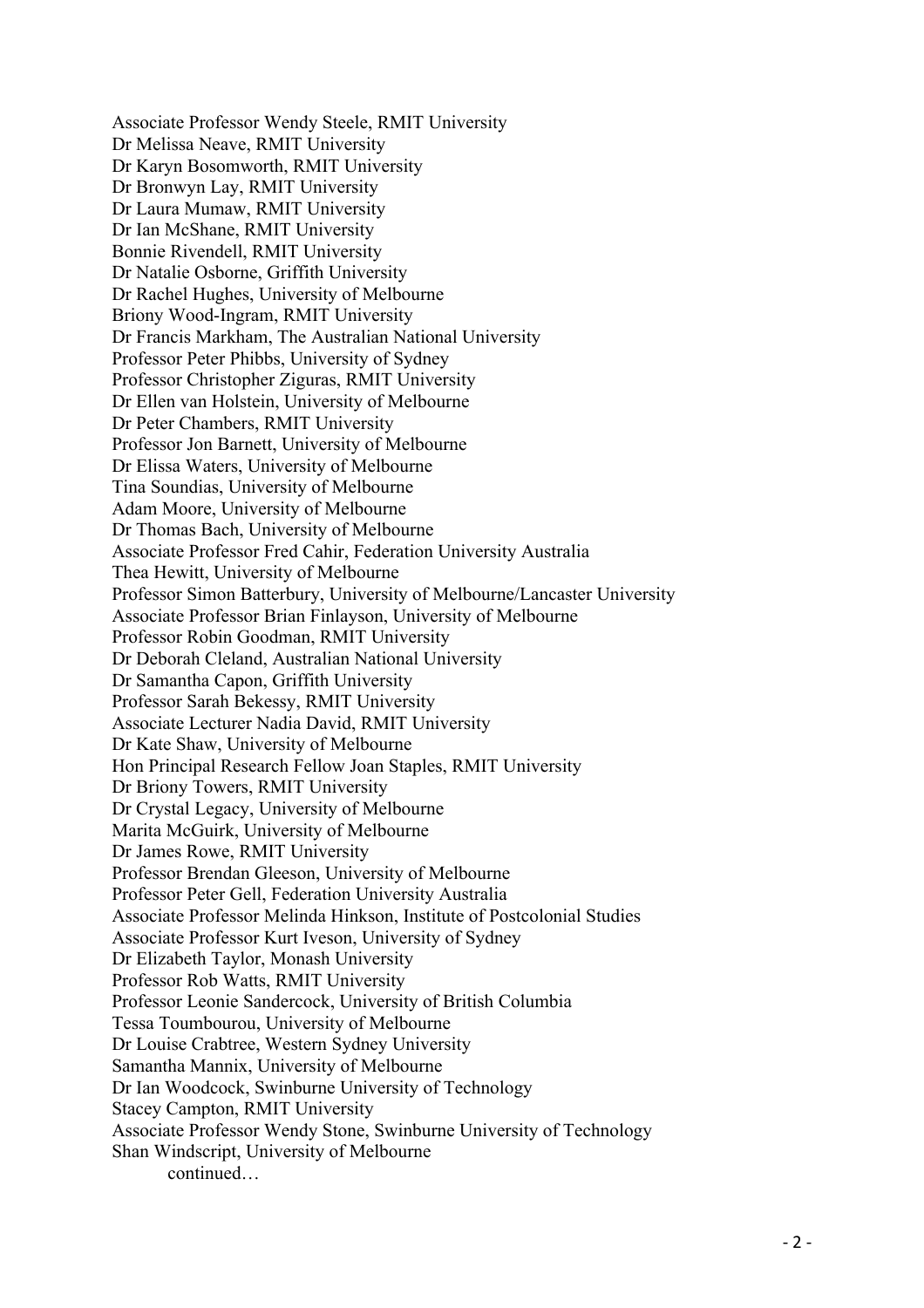Eric Keys, RMIT University Sofie Onorato, University of Melbourne Amy Hodgson, University of Melbourne Christopher O'Neill, University of Melbourne Molly Mckew, University of Melbourne Dr Sahar Ghumkhor, University of Melbourne Ben Kunkler, University of Melbourne Associate Professor Marg Liddell, RMIT University Dr Mia Martin Hobbs, University of Melbourne Adam Hembree, University of Melbourne Anton Donohoe-Marques, University of Melbourne Dr John Stone, University of Melbourne Dr Kathryn Davidson, University of Melbourne Jacqueline Storey, University of Melbourne Dr Iderlina Mateo-Babiano, University of Melbourne Jason Brailey, RMIT University Dr Jemima Amery-Gale, University of Melbourne Rebecca Quin, Faculty of Science Professor Tim Edensor, Melbourne University / Manchester Metropolitan Freg Stokes, University of Melbourne Michael Francis, University of Melbourne Charity Edwards, Monash University Dr Alexandra Brown, Monash University Dr Salman Panahy, University of Melbourne Dr Luis Mata, RMIT University Sarah Cooley, University of Melbourne Ellen Corrick, University of Melbourne Adjunct Professor Hartmut Fuenfgeld, RMIT University Dr Hannah Robertson, Monash University Dr Catherine Phillips, University of Melbourne Dr Kate Dooley, University of Melbourne Professor Naomi Stead, Monash University Carol Que, University of Melbourne Dr Anna Hurlimann, University of Melbourne Dr Judy Bush, University of Melbourne Dr Cathy Oke, University of Melbourne Dr Janice Barry, University of Waterloo, Canada Professor Tony Dalton, RMIT University Associate Professor Sharon Harwood, James Cook University Jock Gilbert, RMIT University Dr Simon Connor, Australian National University Dr Elizabeth Straughan, University of Melbourne Chabel Khan, University of Melbourne Raffaella Cresciani, University of Melbourne Josiah Lulham, University of Melbourne Associate Lecturer and Industry Fellow Lucy Maxwell, RMIT University Dr Bridget Keane, RMIT University Associate Lecturer Kyle Bush, RMIT University Associate Professor Kirsten Parris, University of Melbourne continued…